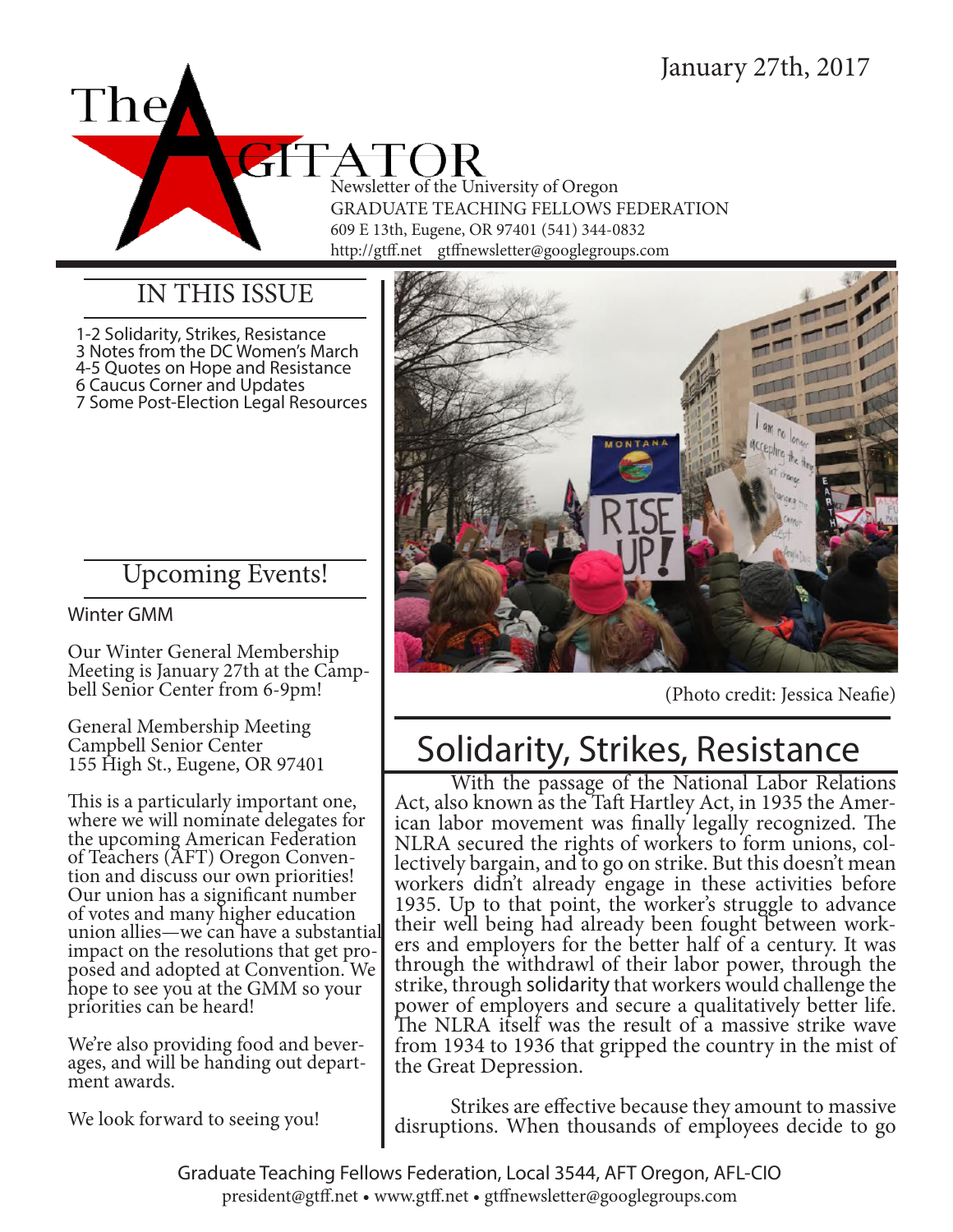## Solidarity (cont)

on strike it can effectively shut a company, or even a country, down. This kind of disruption is unsustainable for these parties, and thus they must be dealt with by the powers that be. In other words it is through collective action, strength in numbers, and solidarity that such massive disruptions occur.

Disruptions in the form of blocking a street, a sit in, an occupation, or a strike (among others) are the ways in which people outside of decision making positions can force those with power to acknowledge, listen, and meet their demands. Collective action is the voice of democracy, the will of the people, and the way in which the people can exercise power against a power structure that is opposed to their interests.

Collective action for individuals is not just an exercise of power, but also a process by which the participants realize the ing in the action recognize that they aren't merely powerless at the hands of dominating institutions. These disruptions are also moments whereby people realize where that power truly lies. That power lies in solidarity, standing side by side on the picket line, or standing side by side in the street, in occupying a space in unity. Even small disruptions (say, a letter writing campaign), can demonstrate this power to the participants.

The elections of 2016 is truly scary, as an authoritari- an-at-best government seeks to roll back the rights of citizens on every evident front. We, as a public, cannot rely on those cur- rently in power to do anything about it. All signs already hint to most politicians willingly if not overtly supporting collaboration with the Trump regime.

The only way to stop this assault on our rights is to stand up and fight back. But to stand up and fight back together, and in solidarity, for that is where our power lies.

SOLIDARITY FOREVER.

Andy Labuza Chair, Workers' Caucus



## Labor History Edition!

### Did you know…

… This Labor History Moment?

The first wildcat general strike in history took place in the unrest of May 1968. The general strike spread to factories and industries across the country, and by the end of the month millions of workers were on strike.

#### … These December U.S. Labor Events?

January 17th, 1915 - Lucy Parsons leads hunger march in Chicago; IWW songwriter Ralph Chaplin writes "Solidarity Forever" for the march.

January 17th, 1962 - President Kennedy issues Executive Order 10988 guaranteeing federal employees the right to join unions and bargain collectively

January 25th, 1890 - United Mine Workers founded.

January 27th, 1850 - Birthdate of Samuel Gompers, first president and founder of AFL.

January 30th, 1919 - International Labor Organization founded.

#### …This Important Quote?

"Governments never lead; they follow progress. When the prison, stake, or scaffold can no longer silence the voice of the protesting minority, progress moves on a step, but not until then." – Lucy Parsons Well, now you know!! Jeff Ewing VP of Membership Communications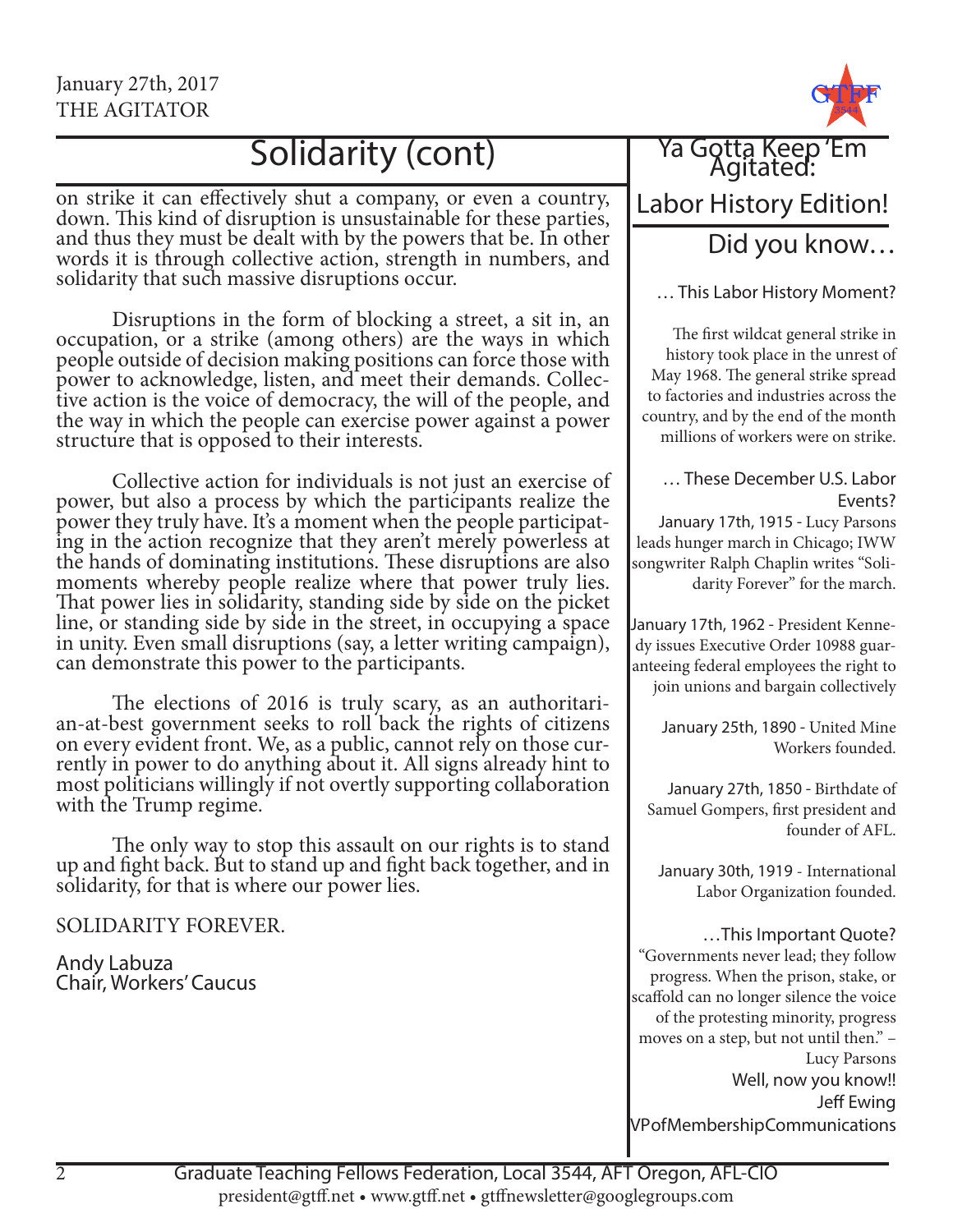

# Notes from the D.C. Women's March

On Saturday, January 21, I marched in Washington, D.C. for women's rights: the rights of ALL women to be able to make their own medical choices, to receive equal healthcare, equal pay, equal consideration in our freedom of religion, equal rights<br>in a court of law, and to pro-<br>tections from all of the other injustices that specifically befall women of color, Muslim women, trans women, and all others that are judged by their genitalia first.

When I had travelled to the capital at 10 am on January 20, the metro cars had been fairly empty, the exception being the<br>anti-abortion flyers lining the seats, untouched. But not during the day of the Women's March.

On that day, we got lucky and a new metro train pulled up to the station; it was full by the time the doors closed. When we reached the capital, it was packed with people, making it difficult to even walk to the Mall, a stark contrast to the emptiness of the day before.

Entering at 4th and Constitu- tion, the march had already filled across the Mall, almost to the location of the Bikers for Trump rally, which I could barely hear over the Women's March chants as we passed it later in the after- noon.

It took us nearly two hours to cross the Mall and get to the stage. By that time there were people lined up from the stage down Independence and all the way to the White House, not including the marchers in the Mall and those already marching down Constitution Ave.

People could barely move, but everyone was there to support each other. When we started<br>marching, it might have been chaos in the streets, but our voic-<br>es were crystal clear.

Women were excited to be there and excited to march. To get here, we had to overcome problems of dissention between exists throughout the liberal,<br>democratic masses. But through<br>organization and communication, women and allies showed<br>up. As the march ended, my cousin turned to me and asked, "So, what do we do now?"

Our presence was inspiring, overwhelming, and could be a sign of the political engagement to come.

Though we all have our own pri- orities, and we are often divided by the diversity of our opinions and beliefs, we cannot let this momentum, organization, and camaraderie end. We might have gone home, but our demands have not been met.

We need to ORGANIZE, and we cannot let this march be the end of this movement. It's up to us to continue the fight. One thing this march has taught me is that we CAN work together.

We have less than two years until<br>the 2018 midterms... we must educate and we must organize!

> Jessica Neafie VP of Operations



(Photo credit: Jessica Neafie)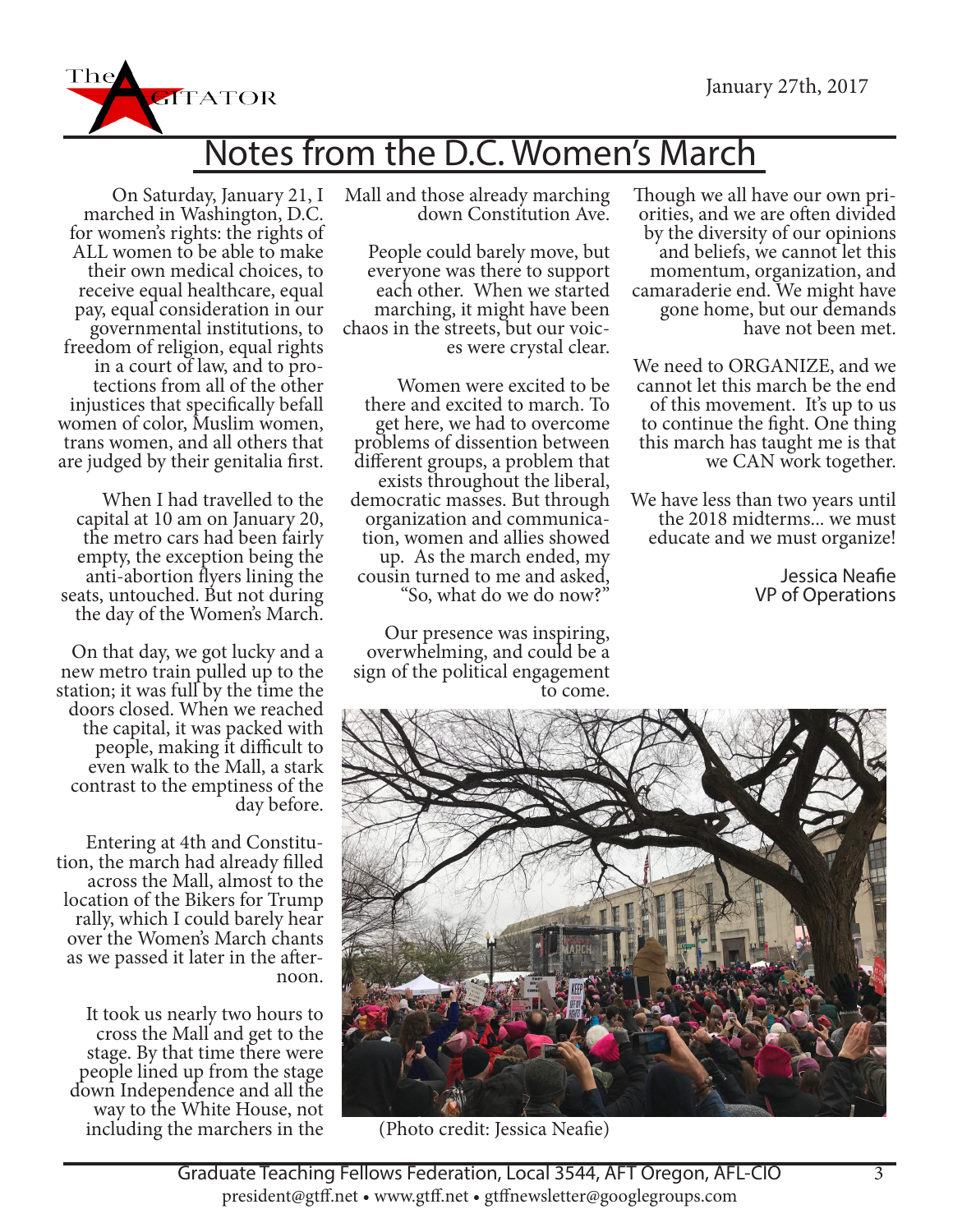

"If you assume that there's no hope, you guarantee that there will be no hope. If you assume that there is an instinct for freedom, there are opportunities to change things, there's a chance for you to contribute to making a better world. That's your choice."

> - Noam Chomsky (b. 1928) Linguist, political historian

"Growth is a painful process. If we're ever going to collectively begin to grapple with the problems that we have collectively, we're going to have to move back the veil and deal with each other on a

- Wilma Mankiller (1945 - 2010) First female Cherokee Nation chief

First openly gay elected politician

"Hope will never be silent." - Harvey Milk (1930 - 1978)

more human level."

# On Hope and Resistance in the Present Challenge

### The Present Challenges

"When Fascism came into power, most people were unprepared, both theoretically and practically. They were unable to believe that man could exhibit such propensities for evil, such lust for power, such disregard for the rights of the weak, or such yearning for submission. Only a few had been aware of the rumbling of the volcano preceding the outbreak."

> -Erich Fromm (1900 - 1980) Psychoanalyst

There are just too many opportunities - and an increasing number of them - to hide systemic, institutional wrongdoing behind legal veils, legal theories, and arbitrary exemptions. I hope that we can start to chip away at this, but it sure looks like society is still sliding in the opposite direction.

> - Chelsea Manning (b. 1987) Whistleblower

"The greatest mistake of the movement has been trying to organize a sleeping people around specific goals. You have to wake the people up first, then you'll get action."

– Malcolm X (1925 - 1965) Minister, human rights activist.

It is in revolutionary periods that the culmination of previous trends and the beginning of new ones appear.

- C.L.R. James (1901 - 1989) Historian, journalist, and socialist.

### On Hope

"We must accept finite disappointment, but never lose infinite hope."

- Martin Luther King Jr. (1929 - 1968) Minister, civil rights leader

"I'm a pessimist because of intelligence, but an optimist because of will."

- Antonio Gramsci (1891 - 1937) Italian Marxist politician, theorist

"To face the realities of our lives is not a reason for despair—despair is a tool of your enemies. Facing the realities of our lives gives us motivation for action. For you are not powerless… You know why the hard questions must be asked. It is not altruism, it is self-preservation—survival."

- Audre Lorde (1934 - 1992) Womanist writer, civil rights activist



(Photo credit: Jessica Neafie)

Graduate Teaching Fellows Federation, Local 3544, AFT Oregon, AFL-CIO president@gtff.net • www.gtff.net • gtffnewsletter@googlegroups.com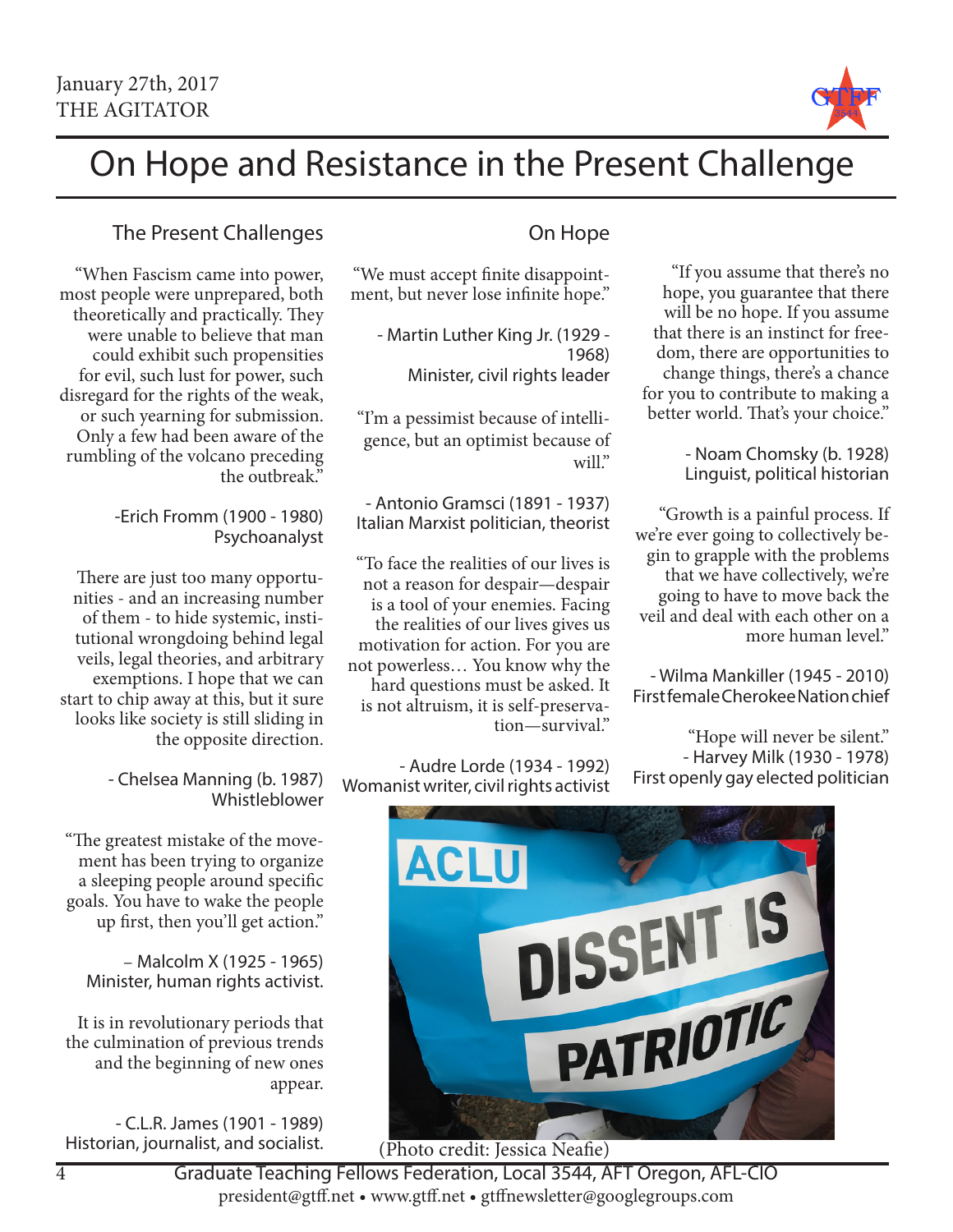

# On Hope... (cont)

### On Resistance

"Justice is not a flexible tool. Unless we all do our part to ensure that justice is applied equally to all human beings, we are a party to its abuse. We must stand together to protect the rights of others."

– Leonard Peltier (b. 1944) Native American activist, American Indian Movement member

"Every day I get better at knowing that it is not a choice to be an activist; rather, it is the only way to hold on to the better parts of my human self. It is the only way I can live and laugh without guilt."

> - Staceyann Chin (b. 1972) Spoken-word poet, LGBT rights activist

> > On Self-Care and Self-Change

"Caring for myself is not self-indulgence, it is self-preservation, and that is an act of political warfare."

> - Audre Lorde (1934 - 1992) Womanist writer, civil rights activist

"To make a revolution, people must not only struggle against existing institutions. They must make a philosophical/ spiritual leap and become more 'human' human beings. In order to change/transform the world, they must change/transform themselves."

> – Grace Lee Boggs (1915 - 2015) Feminist activist and author

"One of the most vital ways we sustain ourselves is by building communities of resistance, places where we know we are not alone."

– bell hooks (b. 1952) Intersectional feminist author, theorist, activist

"Protest is when I say I don't like this. Resistance is when I put an end to what I don't like. Protest is when I say I refuse to go along with this anymore. Resistance is when I make sure everybody else stops going along too."

> - Ulrike Marie Meinhof (1934 - 1976) German left-wing militant

"Washing one's hands of the conflict between the powerful and the powerless means to side with the powerful, not to be neutral."

> - Paulo Freire (1921 - 1997) Brazilian educator and critical pedagogist

"If you are trying to transform a brutalized society into one where people can live in dignity and hope, you begin with the empowering of the most powerless. You build from the ground up."

> - Adrienne Rich (1929 - 2012) American poet and radical feminist

"We must always take sides. Neutrality helps the oppressor, never the victim. Silence encourages the tormentor, never the tormented."

> – Elie Wiesel (1928 - 2016) Nobel Laureate, writer, Holocaust survivor

"Those who profess to favor freedom and yet depreciate agitation, are people who want crops without ploughing the ground; they want rain without thunder and lightning; they want the ocean without the roar of its many waters. The struggle may be a moral one, or it may be a physical one, or it may be both. But it must be a struggle. Power concedes nothing without a demand. It never did and it never will."

> - Frederick Douglass (1818 - 1895) African American abolitionist, orator, writer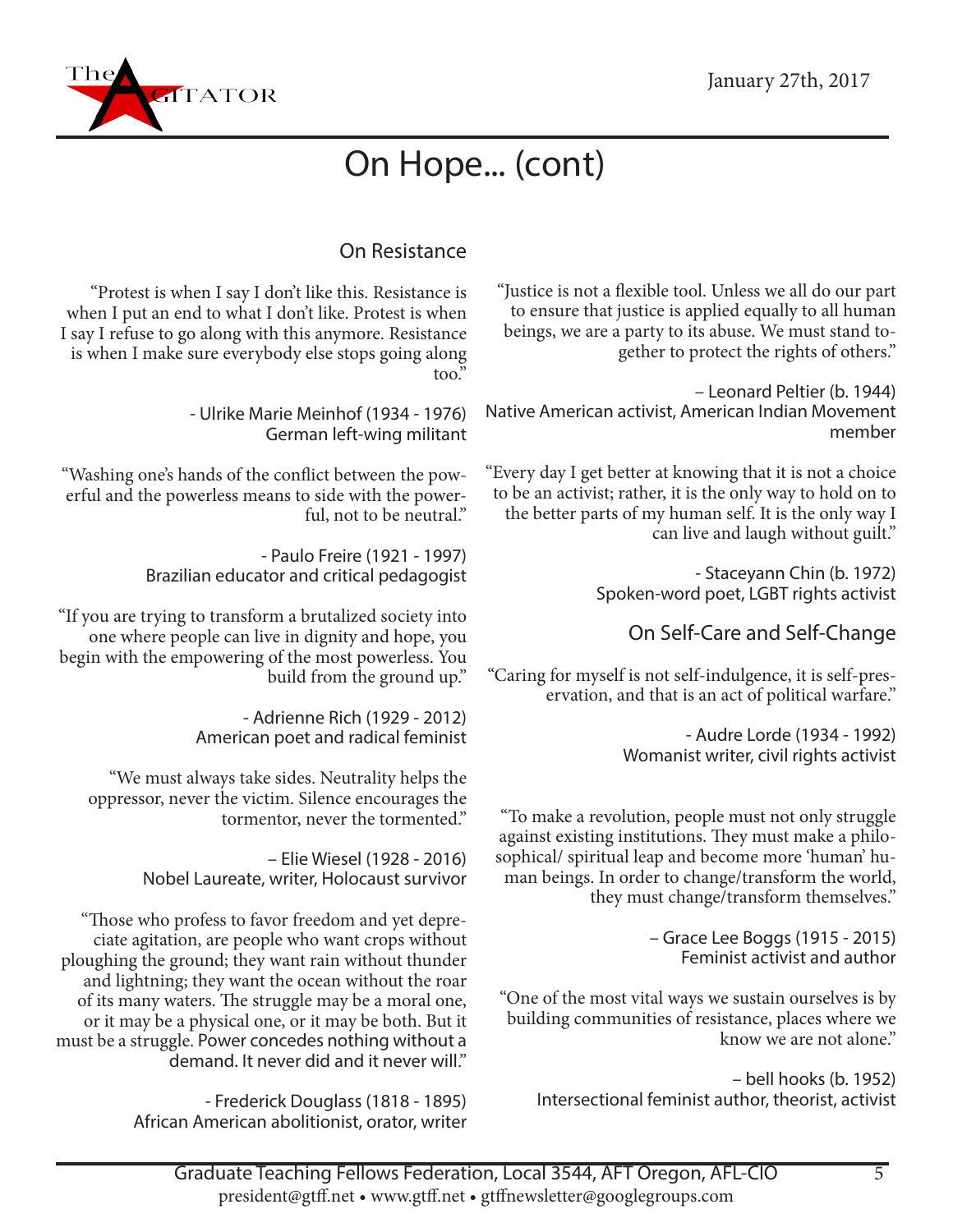

# Caucus Corner and Updates:

Editor's Note: Another new feature I'm starting in the Agitator is the Caucus Corner, a dedicated space where Caucuses can introduce themselves to the membership, and communicate anything they wish, from simple statements to full analyses or whatever else is among their priorities. Caucuses serve important communities within the GTFF, and hopefully this will be a useful ven- ue for their goals!

In Solidarity,

Jeff Ewing, VP of Membership Communications

#### Workers' Caucus Statement:

The workers caucus is committed to promoting a radical class consciousness and solidarity within the ments. In order to do so, the Workers' Caucus embraces and organizes around a social movement unionism approach to fight for social justice both within and beyond the GTFF.

In Solidarity,

Andy Labuza Chair, Workers' Caucus

#### T.R.U.S.T. Caucus Request Regarding Workplace Harassment Issues

The GTFF T.R.U.S.T. Caucus has been informed of workplace harassment issues, and is collecting stories of experiences in response (which can be kept anonymous). The request is below:

- - -

#### Dear members,

It continues to come to our attention that many GEs have and are experiencing workplace harassment at the University of Oregon. Often, GEs have sought resolutions to these issues but have received little to no support. The T.R.U.S.T. Caucus would like to support GEs experiencing workplace harassment in any way possible. We believe a start may be gathering stories (anonymous if preferred) of GEs who have experi- enced workplace harassment and what steps have or have not been taken to stop it from recurring. If you would like to share your experience(s) please email Larissa Petrucci at lpetrucci10@gmail.com.

Editor's Note: The following is an update from Hilary Hunt, our Graduate Families GE

#### Graduate Family Updates

Coinciding with the start of the new year, several ini- tiatives to improve the experience of graduate families are underway at the Graduate School.

First, this year's new admissions materials highlight the experience of graduate families, putting admit- ted students in touch with the Graduate Family GE, childcare centers, and other resources from their first interaction with the university. Formerly, there was no outreach to students with children. The new survey and flyer, sent to students admitted for Fall 2017, will assist the Graduate School in serving student family needs before they even arrive on campus.

Second, the Family GE distributed a survey to grad families in late 2016, determining that the primary un-<br>met need of UO grad families is the need for commu-<br>nity and connection with other students with children. We are currently working on addressing that need by publicizing free university events on the Grad Families Listserv (see below) and coordinating student-hosted playgroups and meet-ups. Are you a graduate student with children? Would you like to be connected with others who have similarly-aged children? Email Hilary with your children's ages, genders, interests, your neighborhood, and ideas for what kind of meet-up or play-group you'd like to create at familyge@uoregon. edu. We'll connect you with other graduate students who have kids around the same age or live in the same neighborhood.

As always, grad families are encouraged to sign up for the Grad Families Listserv by sending an email to:

gradstudentfamilies-join@lists.uoregon.edu.

The listserv provides a biweekly emailed newsletter of resources, help, and free family-friendly events for grad families.

Hilary Hunt Graduate Families GE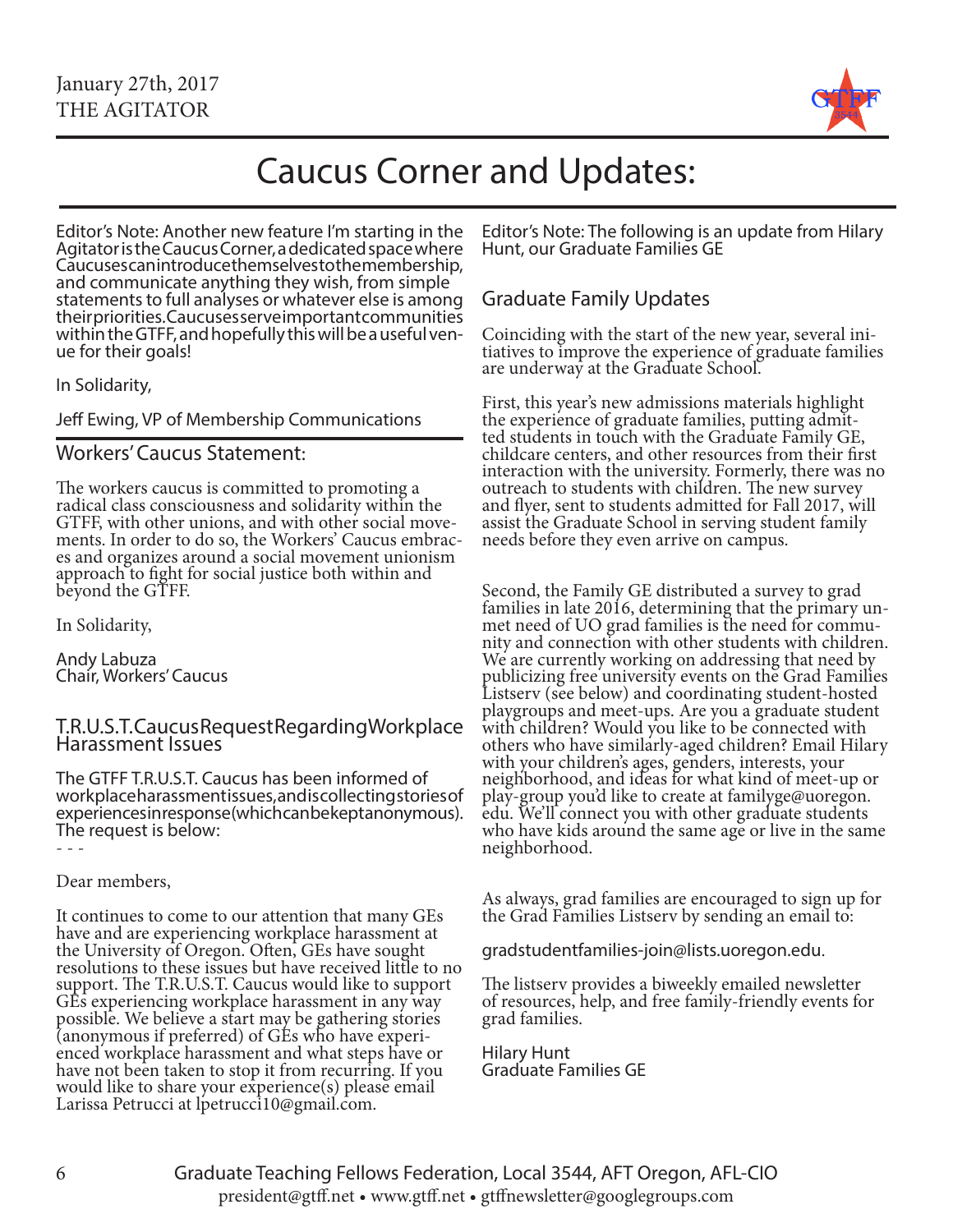



# Some Post-Election Legal Resources

#### The Rights of Protesters

You have a constitutionally protected right to engage in peaceful protest in "traditional public forums" such as streets, sidewalks or parks. But in some cases the government can impose restrictions on this kind of activity by requiring permits. This is constitutional as long as the permit requirements are reasonable, and treat all groups the same no matter what the focus of the rally or protest.

The government cannot impose permit restrictions or deny a permit simply because it does not like the message of a certain speaker or group.

Generally, you have the right to distribute literature, hold signs, collect petition signatures, and engage in other similar activities while on public sidewalks or in front of government buildings as long as you are not disrupting other people, forcing passerby to accept leaflets or causing traffic problems.

Under the USA Patriot Act, non-US citizens who are not permanent residents can be investigated solely because of their First Amendment activities. Immigrants who choose to engage in a protest, march, or a demonstration should carry with them the telephone numbers of friends and relatives, as well as the telephone numbers of an immigration attorney or an immigrant advocacy organization. [See Below]

#### Limitations on Speech

The First Amendment does not protect speech that is combined with the violation of established laws such as trespassing, disobeying or interfering with a lawful order by a police officer. Also unprotected are malicious statements about public officials and obscene speech.

Although an inflammatory speaker cannot be punished for merely arousing an audience, a speaker can be arrested for incitement if he/she advocates imminent violence or specifically provokes people to commit unlawful actions.

Limitations on Action

Demonstrators who engage in civil disobedience – defined as non-violent unlawful action as a form of protest – are not protected under the First Amendment. People who engage in civil disobedience should be prepared to be arrested or fined as part of their protest activity.

If you endanger others while protesting, you can be arrested. A protest that blocks vehicular or pedestrian traffic is illegal without a permit.

You do not have the right to block a building entrance or physically harass people. The general rule is that free speech activity cannot take place on private property, including shopping malls, without consent of the property owner. You do not have the right to remain on private property after being told to leave by the owner.

(Source: http://www.aclu-or.org/content/know-yourrights-your-rights-oregon)

Resources for Immigrants:

- Immigration Advocates Network's national directory of more than 950 free or low cost nonprofit immigration legal services providers in all 50 states: https://www.immigrationlawhelp.org.
- The immigration courts' list of lawyers and organizations that provide free legal services: justice.gov/eoir/ list-pro-bono-legal-service-providers-map.
- National Immigrant Justice Center allows you to schedule a legal consultation by phone (312-660-1370)

or email

(immigrantlegaldefense@heartlandalliance.org).

- United We Dream's hotline: 1-844-363-1423.
- At https://www.adminrelief.org/legalhelp/, there's a search engine that allows you to type in a zip code and get a list of all the legal services near you.

(Source: www.informedimmigrant.com)

Graduate Teaching Fellows Federation, Local 3544, AFT Oregon, AFL-CIO president@gtff.net • www.gtff.net • gtffnewsletter@googlegroups.com